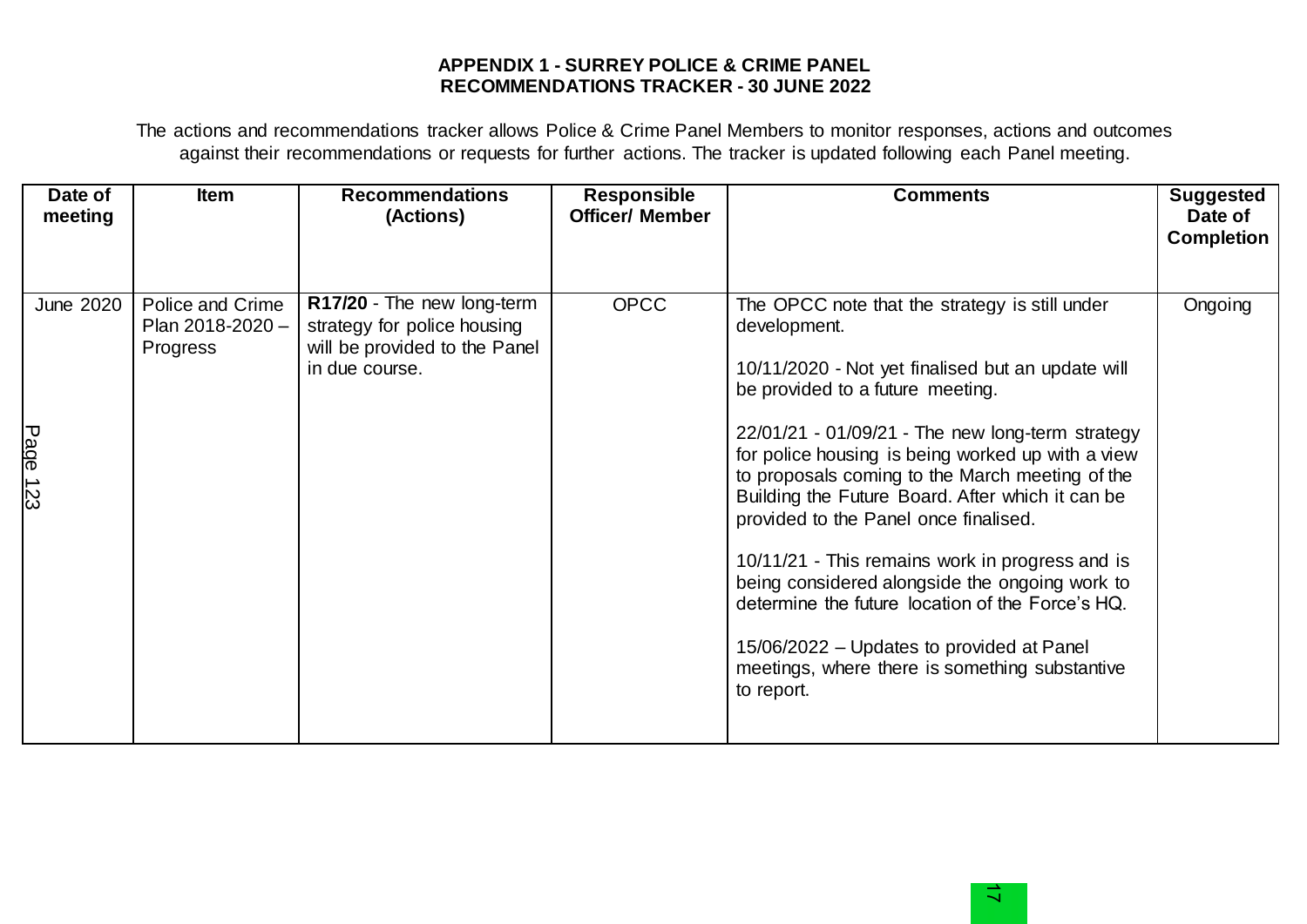

|                              |                                                                   |                                                                                                                                                                                                                                                                                                                           |                                                      | $\overline{\phantom{0}}$                                                                                                                                                                                                                        |         |
|------------------------------|-------------------------------------------------------------------|---------------------------------------------------------------------------------------------------------------------------------------------------------------------------------------------------------------------------------------------------------------------------------------------------------------------------|------------------------------------------------------|-------------------------------------------------------------------------------------------------------------------------------------------------------------------------------------------------------------------------------------------------|---------|
| March<br>2021                | <b>Hate Crime</b>                                                 | R8/21 - The PCC will look<br>into the results of Surrey<br>Fire and Rescue Services'<br>joint initiative in which<br>residents could walk into<br>designated fire stations to<br>report hate crimes and look<br>at extending that initiative to<br><b>Borough and District</b><br>Councils who he worked<br>closely with. | <b>OPCC</b>                                          | 16/06/21 - Response from Surrey Police:<br>The initiative stalled due to the Covid pandemic,<br>and will be looked at again to progress once the<br>Force is able to.<br>01/09/21 and 10/11/21 and 18/02/22 - This<br>project is still on hold. | Ongoing |
| <b>June 2021</b><br>Page 124 | Re-establishment<br>of the Complaints<br>Sub-Committee<br>2021/22 | R16/21 - A review of the<br>Complaints Protocol will be<br>undertaken.                                                                                                                                                                                                                                                    | Support Officer<br>(SCC)/Complaints<br>Sub-Committee | 03/09/21 and 10/11/21 - OPCC to provide<br>changes and to liaise with Committee Manager<br>(SCC), Director of Law and Governance (SCC)<br>and Complaints Sub-Committee.<br>15/06/2022 - A revised Complaints Protocol has<br>been drafted.      | Ongoing |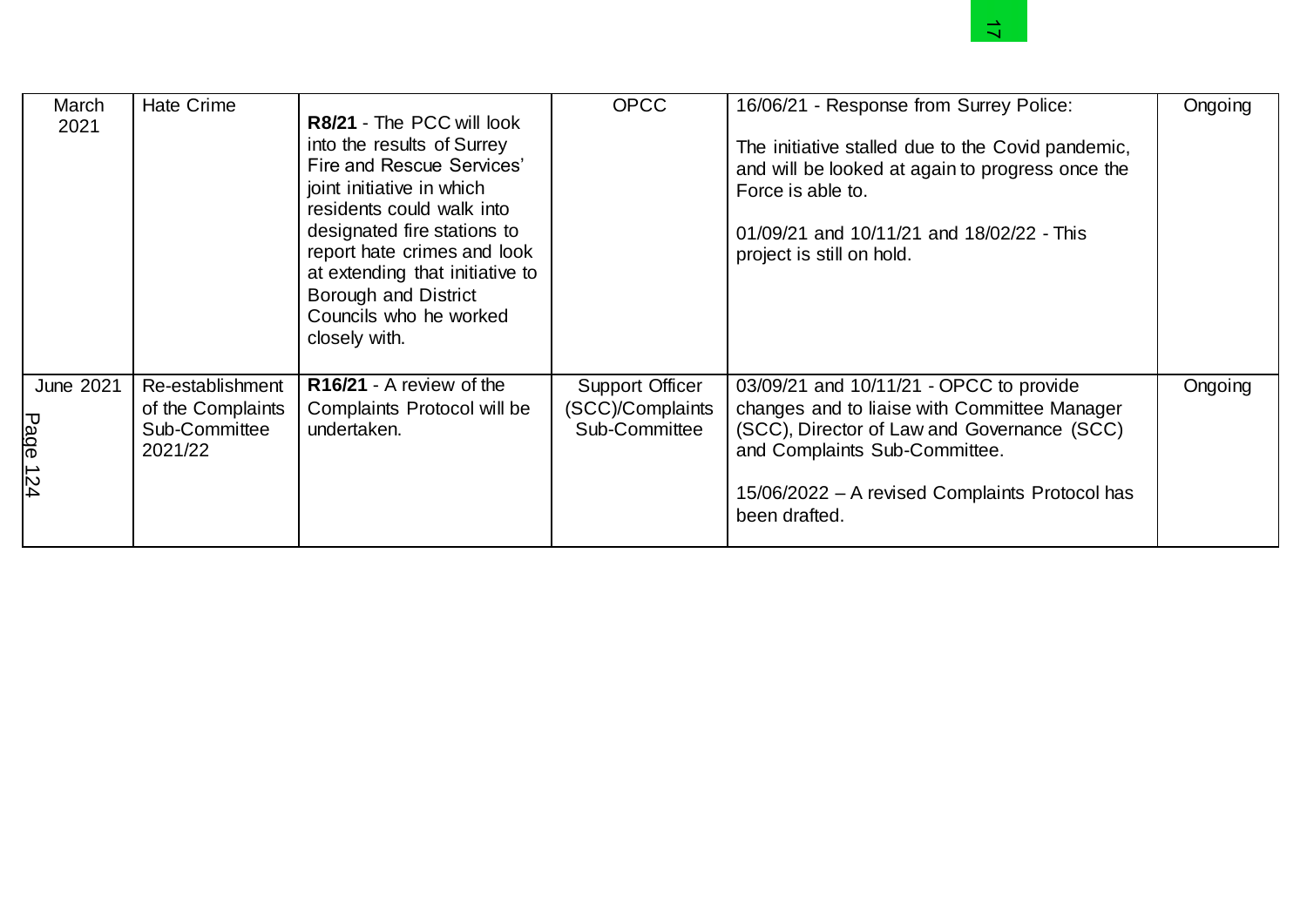| September       | Building the         | R23/21 - An in-depth report    | <b>OPCC</b> | 10/11/21 - The OPCC Chief Executive will liaise                                                    | Ongoing |
|-----------------|----------------------|--------------------------------|-------------|----------------------------------------------------------------------------------------------------|---------|
| 2021            | <b>Future Update</b> | will be provided to the Panel  |             | with the Committee Manager (SCC) to establish                                                      |         |
|                 |                      | in due course following the    |             | an appropriate date for this information.                                                          |         |
|                 |                      | <b>Strategic Estates</b>       |             |                                                                                                    |         |
|                 |                      | Assessment on what RIBA        |             |                                                                                                    |         |
|                 |                      | Stages 4-8 would entail        |             | 24/11/21 - The detailed report on the Building the                                                 |         |
|                 |                      | including:                     |             | Future Programme should now reflect the                                                            |         |
|                 |                      |                                |             | decision for the Surrey Police headquarters to                                                     |         |
|                 |                      | the aligning of the Surrey     |             | remain at Mount Browne, Guildford.                                                                 |         |
|                 |                      | <b>Police Estates Strategy</b> |             |                                                                                                    |         |
|                 |                      | and the Surrey Police          |             | 11/01/22 - An update on the Programme will be<br>provided at the April Panel meeting as there will |         |
|                 |                      | Housing Strategy:              |             | be more to update Panel Members on.                                                                |         |
|                 |                      | including decisions            |             |                                                                                                    |         |
|                 |                      | around the Eastern             |             | 17/1/22 - A site visit to Mount Browne has been                                                    |         |
|                 |                      | Operating Base in              |             | organised for Panel Members on Wednesday, 23                                                       |         |
| <u>Page 125</u> |                      | Reigate/Reigate Police         |             | March 2022.                                                                                        |         |
|                 |                      | Station, Woking Police         |             |                                                                                                    |         |
|                 |                      | Station, the Dog School,       |             | $22/03/22$ – Site visit and update to formal meeting                                               |         |
|                 |                      | covert operations, agile       |             | postponed due to Member availability. Site visit to                                                |         |
|                 |                      | working.                       |             | be held in June with update into 30 June Panel                                                     |         |
|                 |                      | the timescales between         |             | meeting.                                                                                           |         |
|                 |                      | the Stages.                    |             |                                                                                                    |         |
|                 |                      | how the financing of the       |             | 15/06/2022 – Site visit and briefing to take place                                                 |         |
|                 |                      | Programme would be             |             | in early autumn with new Panel Membership.                                                         |         |
|                 |                      | reviewed and the impact        |             |                                                                                                    |         |
|                 |                      | of the Medium Term             |             |                                                                                                    |         |
|                 |                      | Financial Plan 2021/22 to      |             |                                                                                                    |         |
|                 |                      | 2025/26, the overall           |             |                                                                                                    |         |
|                 |                      | costs and budget so far        |             |                                                                                                    |         |
|                 |                      | (see action 2), including      |             |                                                                                                    |         |
|                 |                      | for each of the two            |             |                                                                                                    |         |
|                 |                      | options for the new            |             |                                                                                                    |         |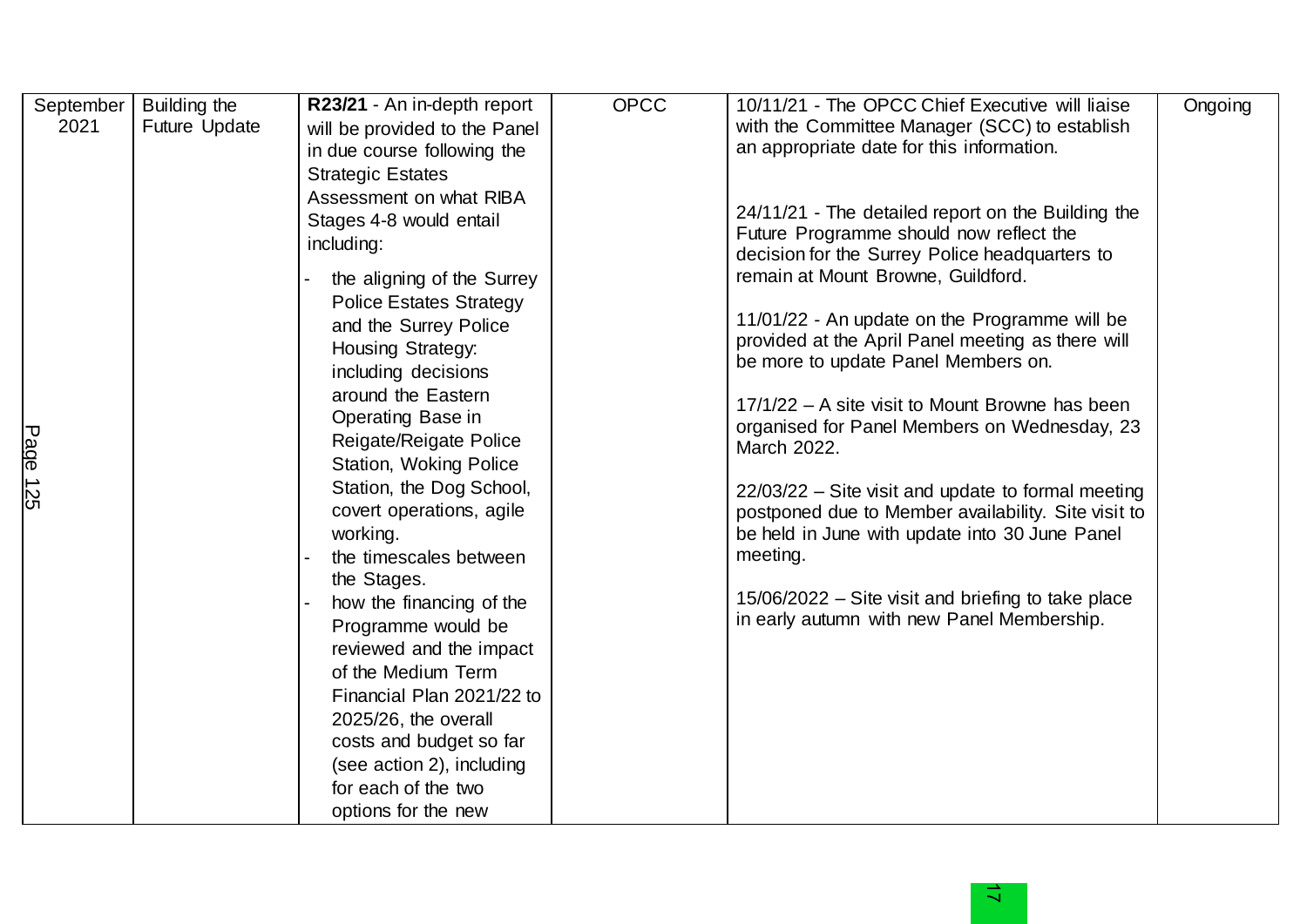|                                              |                                              |                                                                                                                                                    |                                            | $\overline{\phantom{0}}$                                                                                                                                                                                                                                                                                         |         |
|----------------------------------------------|----------------------------------------------|----------------------------------------------------------------------------------------------------------------------------------------------------|--------------------------------------------|------------------------------------------------------------------------------------------------------------------------------------------------------------------------------------------------------------------------------------------------------------------------------------------------------------------|---------|
|                                              |                                              | headquarters - to remain<br>at and redevelop Mount<br>Browne or to carry on<br>with delivering the new<br>headquarters at the<br>Leatherhead site. |                                            |                                                                                                                                                                                                                                                                                                                  |         |
| September<br>2021<br>Page<br>$\frac{126}{1}$ | Commissioner's<br><b>Question Time</b>       | R34/21 - The Panel will<br>consider scrutinising how<br>CCTV could be used<br>effectively in Surrey.                                               | Panel<br>members/Scrutiny<br>Officer (SCC) | 10/11/21 - A research briefing is being prepared,<br>looking at:<br>Different approaches to CCTV across<br>Surrey's Boroughs and Districts.<br>Approaches to CCTV nationally by other<br>counties.<br>15/02/22 - Paused by Chairman and Vice-<br>Chairman due to ongoing discussions by Surrey<br>Leaders Group. | Ongoing |
| November<br>2021                             | Draft Police and<br>Crime Plan 2021-<br>2025 | R39/21 - The Panel to<br>consider the PCC's offer for<br>the head of the Roads<br>Policing Unit (RPU) to<br>present to the Panel.                  | Panel                                      | $15/06/2022 - \ln$ progress                                                                                                                                                                                                                                                                                      | Ongoing |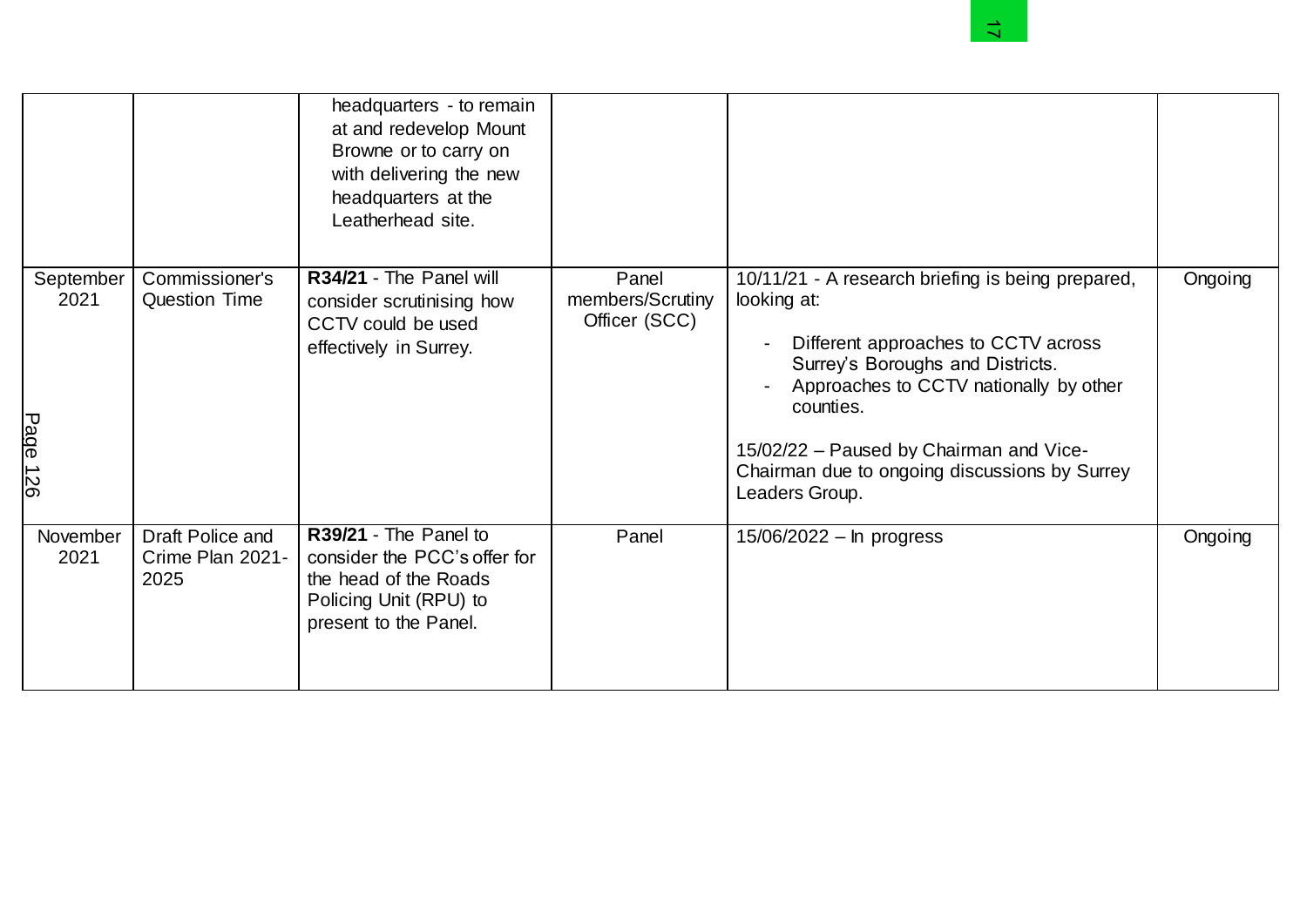| November<br>2021                 | Performance<br><b>Meetings</b>         | R45/21 - The Chief<br>Executive (OPCC) will look<br>into possible future visits for<br>the Panel to the Contact<br>Centre - taking into account<br>the Covid-19 situation.                                               | CEX (OPCC)  | 18/02/22 - Arrangements are being made.<br>15/06/2022 - To be incorporated in the site visit<br>to Mount Browne.                     | Ongoing |
|----------------------------------|----------------------------------------|--------------------------------------------------------------------------------------------------------------------------------------------------------------------------------------------------------------------------|-------------|--------------------------------------------------------------------------------------------------------------------------------------|---------|
| November<br>2021<br>Page         | Performance<br><b>Meetings</b>         | R46/21 - All the routes of<br>communication will be<br>collated and included in the<br>statistics for the 101 service.<br>particularly the statistics<br>around Facebook<br>Messenger within the digital<br>101 service. | <b>OPCC</b> | 18/02/22 - The Force are still collating data<br>around digital contact. Once this is available it<br>will be provided to the panel. | Ongoing |
| – February<br>$\lesssim$<br>2022 | Performance<br><b>Meetings</b>         | $R2/22$ – The PCC to write to<br>the Panel with further<br>information on the Force's<br>deep dive into domestic<br>abuse victim satisfaction<br>levels.                                                                 | <b>PCC</b>  | $05/04/22 - \ln$ progress.<br>15/06/2022 – Included as part of the PCC Annual<br>Report.                                             | Ongoing |
| February<br>2022                 | Commissioner's<br><b>Question Time</b> | $R5/22$ – The DPCC to<br>provide further information,<br>including data, on Surrey<br>Police's approach to tackling<br>unsafe driving by young<br>people.                                                                | <b>DPCC</b> | 05/04/22 - In progress.<br>15/06/2022 - Verbal update to provided at June<br>Panel.                                                  | Ongoing |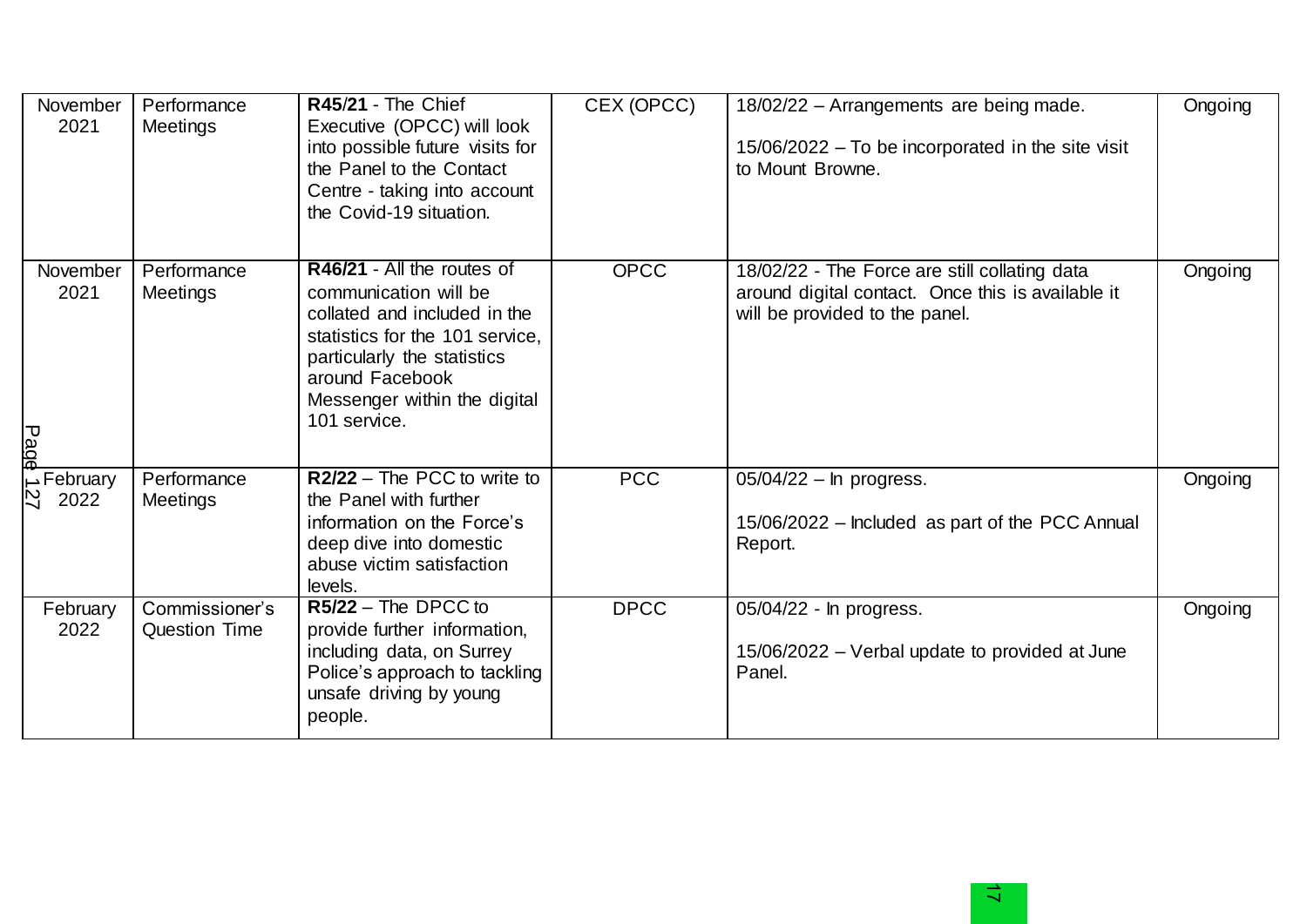| April 2022                                 | Police and Crime<br><b>Plan Progress</b><br>2021-2025 | $R10/22$ – The Office of the<br>Police and Crime<br>Commissioner to share the<br>analysis on Call It Out<br>survey and the national<br>Streetsafe tool.                        | <b>OPCC</b>     | 15/06/22 - OPCC would suggest that the PCP<br>look to add this as a substantive agenda item to a<br>future meeting. | Ongoing          |
|--------------------------------------------|-------------------------------------------------------|--------------------------------------------------------------------------------------------------------------------------------------------------------------------------------|-----------------|---------------------------------------------------------------------------------------------------------------------|------------------|
| April 2022<br><b>D</b><br>Q<br>-April 2022 | Police and Crime<br><b>Plan Progress</b><br>2021-2025 | R11/22 - The Deputy<br>Police and Crime<br>Commissioner to provide<br>information on the other<br>options available for young<br>people who have been<br>excluded from school. | <b>DPCC</b>     | 15/06/22 - DPCC to provide verbal update at<br>June meeting.                                                        | <b>June 2022</b> |
| 28                                         | Police and Crime<br><b>Plan Progress</b><br>2021-2025 | R13/22 - The Support<br>Officer to organise a<br>briefing from the Force on<br>the new Vanguard Road<br>Safety Team.                                                           | Support officer | $15/06/22 - \ln$ progress                                                                                           | Ongoing          |
| April 2022                                 | Police<br>Complaints<br>Reform                        | $R14/22$ – The OPCC to<br>provide the average time<br>taken to progress<br>complaints reviews in the<br>first and second halves of<br>FY2021/22.                               | <b>OPCC</b>     | 15/06/22 - In progress. Aiming to provide verbal<br>update to PCP at next meeting.                                  | Ongoing          |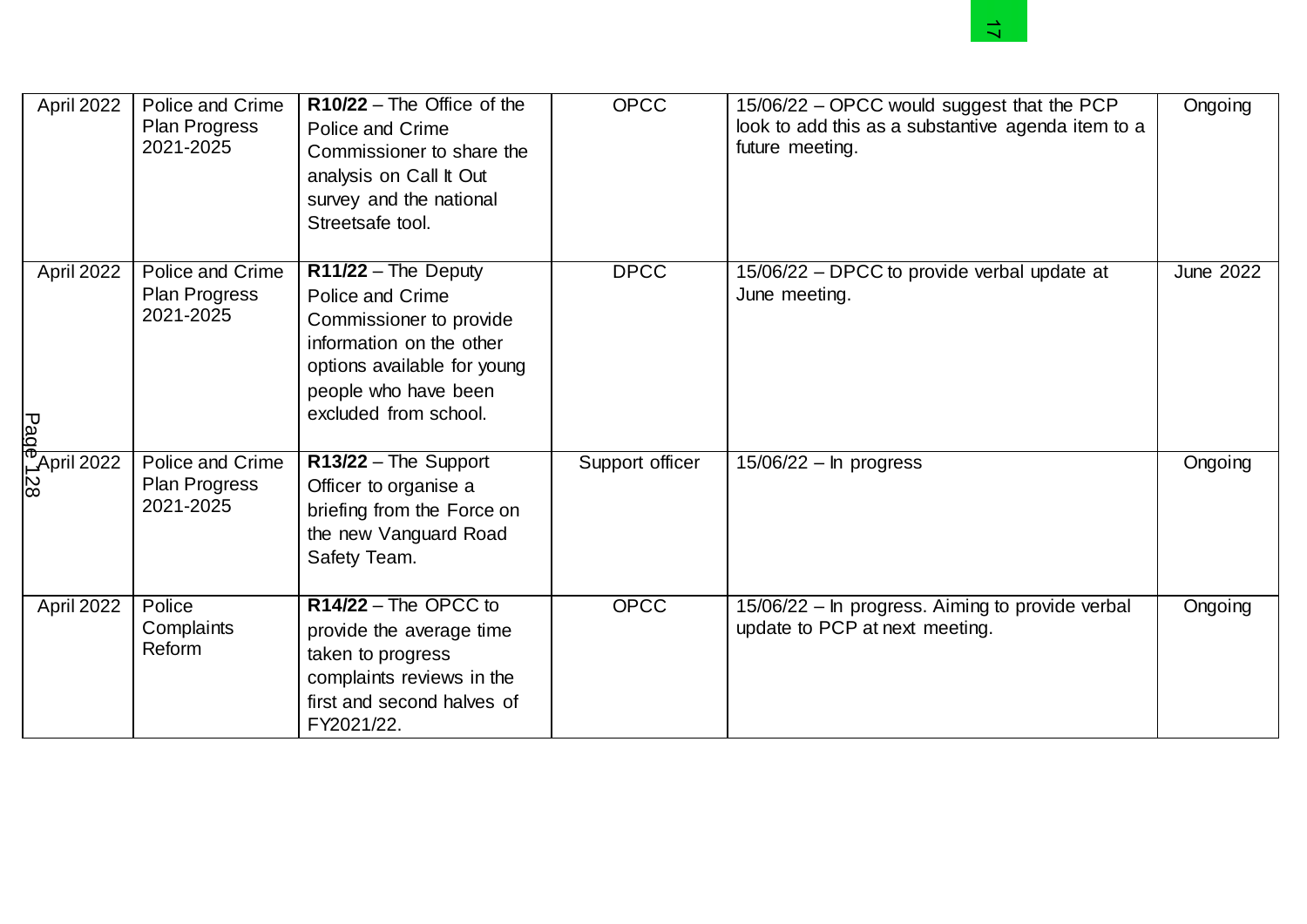Page 129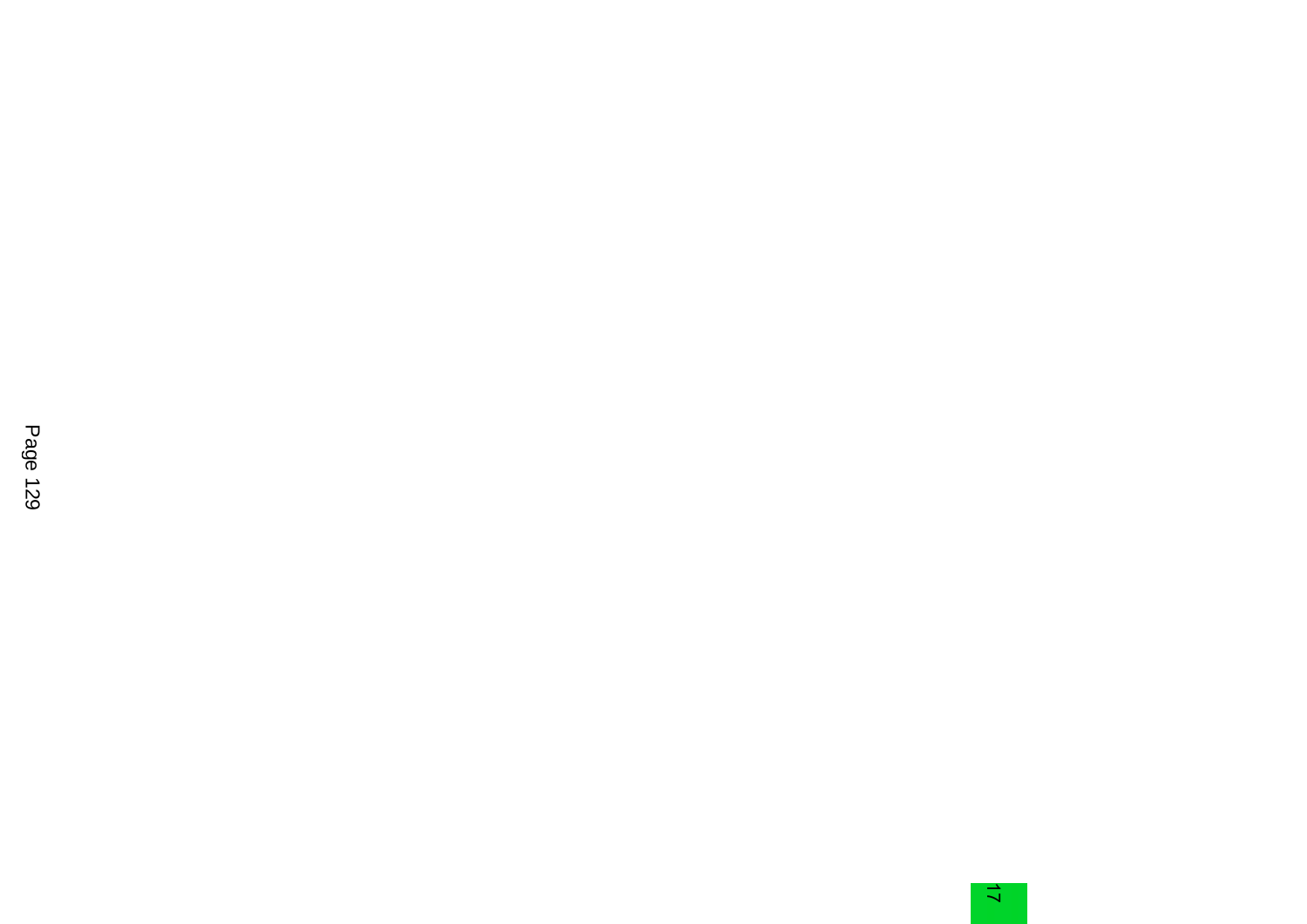| Page<br>130 | November<br>2020 | Home Office<br><b>Review of Police</b><br>& Crime<br>Commissioners -<br>Part One | R46/20 - The Panel will<br>request further detail<br>and expansion on the<br>possible acquisition of a<br><b>PCC General Power of</b><br>Competence in<br>consultation for Part<br>Two of the PCC<br>Review; regarding local<br>governance issues in<br>relation to the selling,<br>developing and buying<br>of property as the Panel<br>has a responsibility to<br>scrutinise the PCC's<br>actions and advice<br>received on such<br>matters. | Panel/OPCC | 9/12/20 - 05/03/21 - Part 2 of the Home Office's<br>Review of the role of PCCs will not report until after the<br>May elections. Should PCCs be afforded a General<br>Power of Competence, relevant governance<br>documents and procedures would need to be updated<br>accordingly. In the meantime, the PCC's powers in<br>respect of acquiring and disposing of property are<br>clearly set out in the PCC's Financial Regulations.<br>16/06/21 - Part 1 of the PCC review has been<br>published and made a commitment that, as part of the<br>second half of the PCC review, the Government will<br>consult on giving a General Power of Competence (as<br>afforded to Local Authorities) to all PCCs, to potentially<br>help PCCs with the role they play in the wider crime<br>and criminal justice landscape.<br>01/09/21 - Part Two of the PCC review has started (27<br>July 2021).<br>10/11/21 - The Home Office is currently consulting on<br>the possibility of giving PCCs a GPC and it would<br>seem sensible to explore this issue once the<br>consultation has concluded.<br>18/02/22 - To be included in the April report. |  |
|-------------|------------------|----------------------------------------------------------------------------------|------------------------------------------------------------------------------------------------------------------------------------------------------------------------------------------------------------------------------------------------------------------------------------------------------------------------------------------------------------------------------------------------------------------------------------------------|------------|--------------------------------------------------------------------------------------------------------------------------------------------------------------------------------------------------------------------------------------------------------------------------------------------------------------------------------------------------------------------------------------------------------------------------------------------------------------------------------------------------------------------------------------------------------------------------------------------------------------------------------------------------------------------------------------------------------------------------------------------------------------------------------------------------------------------------------------------------------------------------------------------------------------------------------------------------------------------------------------------------------------------------------------------------------------------------------------------------------------------------------------------|--|
|             |                  |                                                                                  |                                                                                                                                                                                                                                                                                                                                                                                                                                                |            | 05/04/22 - The Home Office is currently consulting on<br>the possibility of giving PCCs a GPC and it would<br>seem sensible to explore this issue once the<br>consultation has concluded.                                                                                                                                                                                                                                                                                                                                                                                                                                                                                                                                                                                                                                                                                                                                                                                                                                                                                                                                                  |  |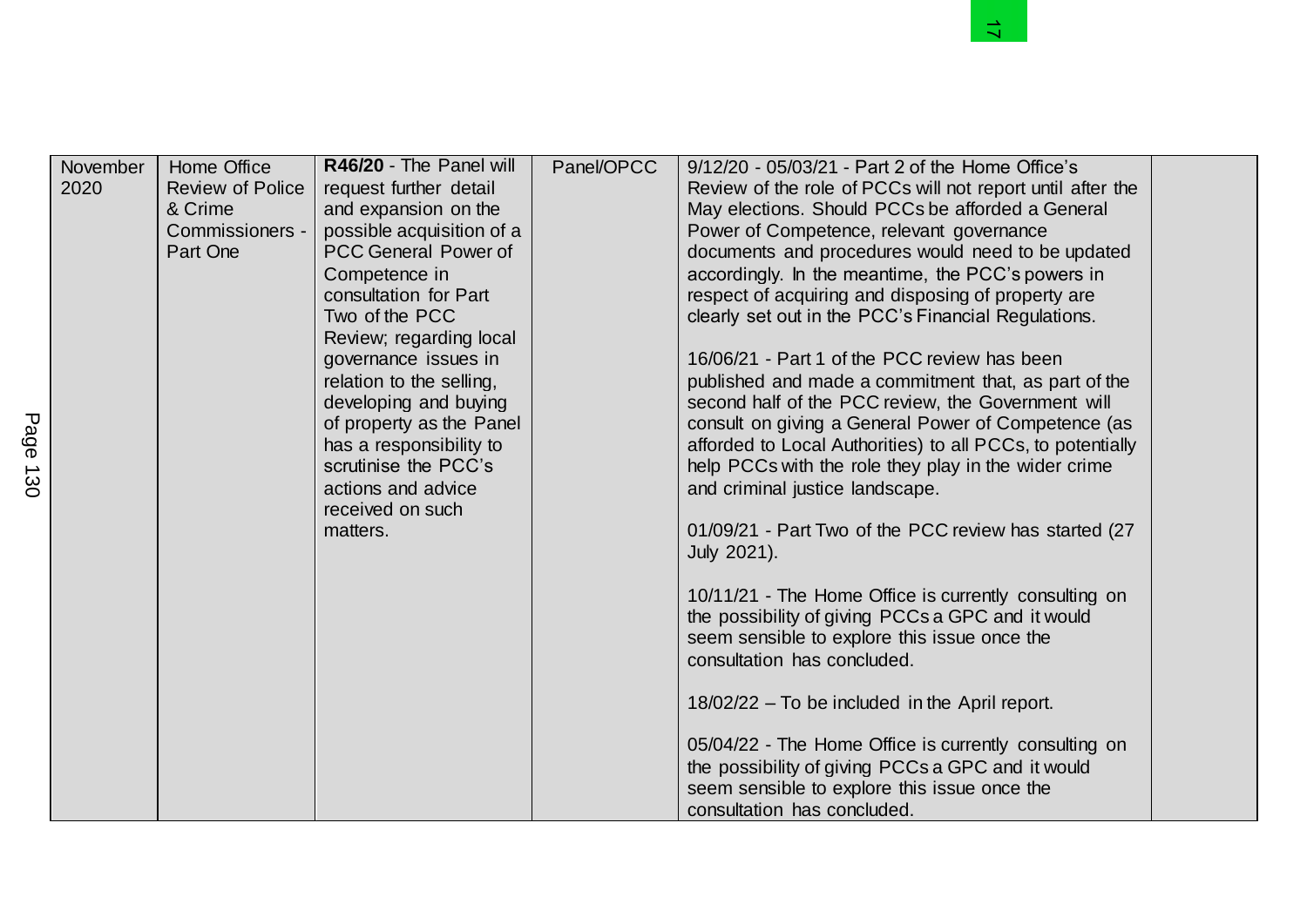|                  |                                                          |                                                                                                                                                                                                                             |                                               | 15/06/2022 – Provided in the report for the June Panel.                                   |  |
|------------------|----------------------------------------------------------|-----------------------------------------------------------------------------------------------------------------------------------------------------------------------------------------------------------------------------|-----------------------------------------------|-------------------------------------------------------------------------------------------|--|
| November<br>2021 | <b>OPCC</b><br>Commissioning<br>Update                   | R47/21 - The Panel will<br>receive the OPCC's<br>new commissioning                                                                                                                                                          | <b>Head of Policy</b><br>and<br>Commissioning | 18/02/22 - This is still in development.<br>05/04/22 - On the forward plan for June 2022. |  |
|                  |                                                          | strategy in due course.                                                                                                                                                                                                     | (OPCC)                                        |                                                                                           |  |
| <b>June 2021</b> | <b>Surrey Police</b><br>and Crime Panel<br>Annual Report | <b>R14/21 - Panel</b><br>members will look at<br>using the Panel's                                                                                                                                                          | Panel<br><b>Members</b>                       | Panel members to provide an update.<br>15/09/21 – Panel members were reminded of this     |  |
|                  | 2020-2021                                                | Annual Report 2020-21<br>the report to publicise<br>the work of the Panel to<br>their respective<br><b>Borough and District</b><br>Councils, and local<br>areas; and look to<br>publicise the work of<br>the Panel further. |                                               | action at the Panel meeting.                                                              |  |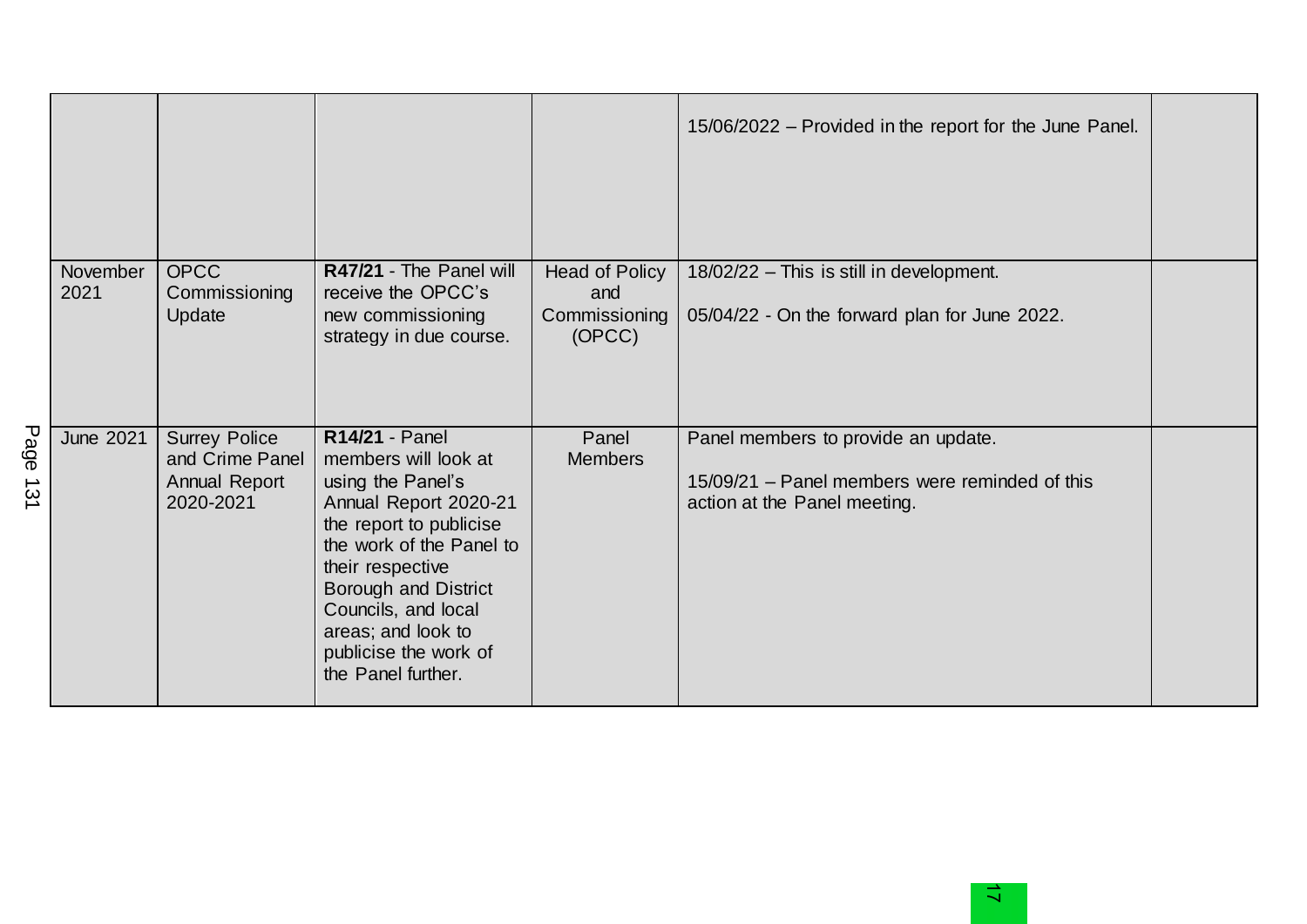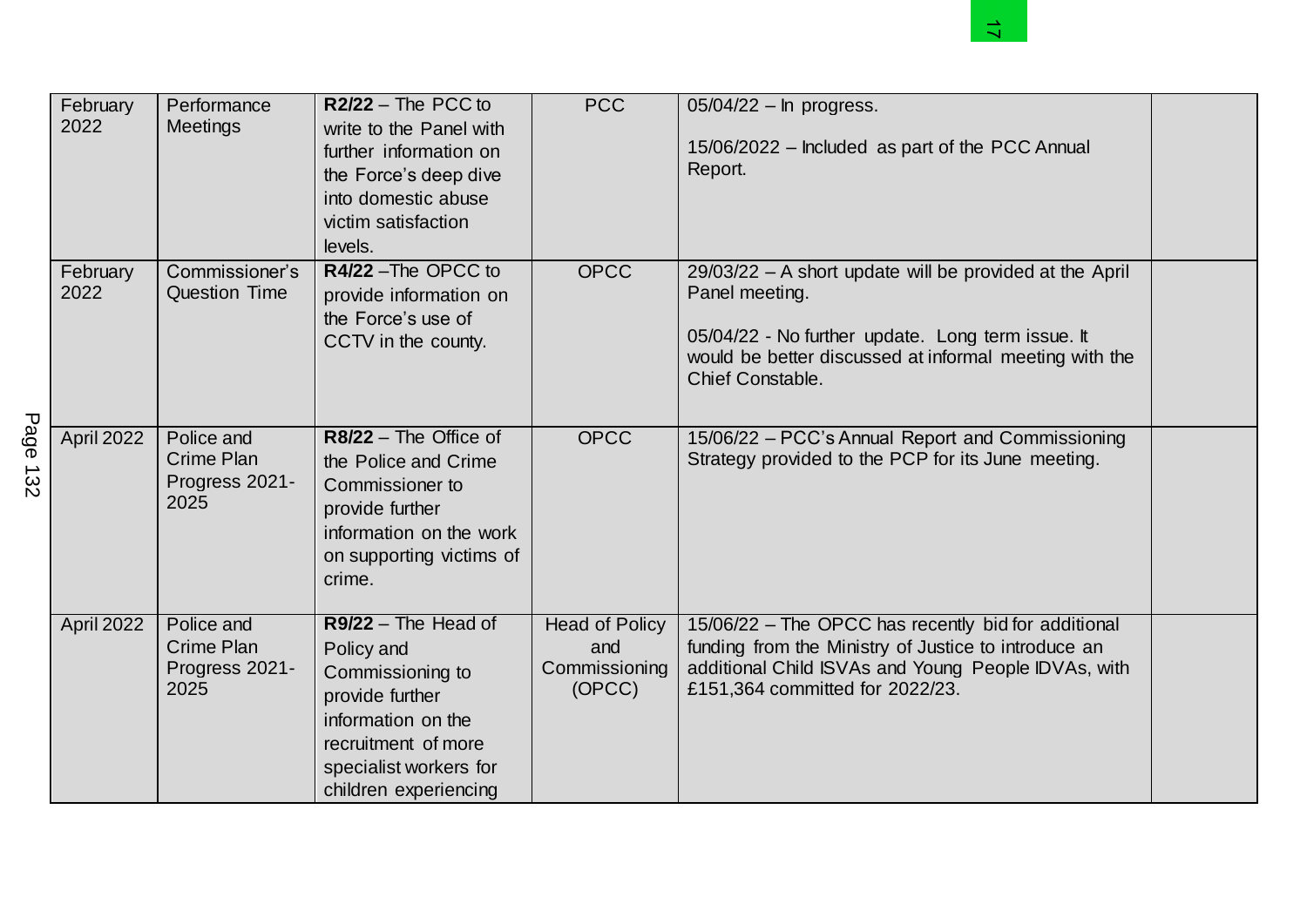|            |                                                        | domestic abuse and<br>sexual violence.                                                                                               |             |                                                                                                                                                                                                                                                                      |  |
|------------|--------------------------------------------------------|--------------------------------------------------------------------------------------------------------------------------------------|-------------|----------------------------------------------------------------------------------------------------------------------------------------------------------------------------------------------------------------------------------------------------------------------|--|
| April 2022 | Police and<br>Crime Plan<br>Progress 2021-<br>2025     | $R12/22$ – The Office of<br>the Police and Crime<br>Commissioner to<br>confirm which type of<br>burglary the figures<br>referred to. | <b>OPCC</b> | 15/06/22 – These were residential burglaries. A fuller<br>summary can be found in the latest performance paper<br>provided by the Force and considered at the PCC's<br>Public Accountability meeting: Public-Performance-<br>Report-May-2022.pdf (surrey-pcc.gov.uk) |  |
| April 2022 | <b>PCC Forward</b><br>Plan and Key<br><b>Decisions</b> | $R15/22$ – The OPCC to<br>share the updated<br>version of the forward<br>work plan once<br>available.                                | <b>OPCC</b> | 15/06/22 - Report provided to June meeting.                                                                                                                                                                                                                          |  |
| April 2022 | <b>PCC Forward</b><br>Plan and Key<br><b>Decisions</b> | $R17/22$ – The OPCC to<br>provide a written<br>briefing on the<br><b>Community Safety</b><br>Fund once available.                    | <b>OPCC</b> | 15/06/22 - PCP's Annual Report and Commissioning<br>Strategy provided to the PCP for its June meeting.                                                                                                                                                               |  |